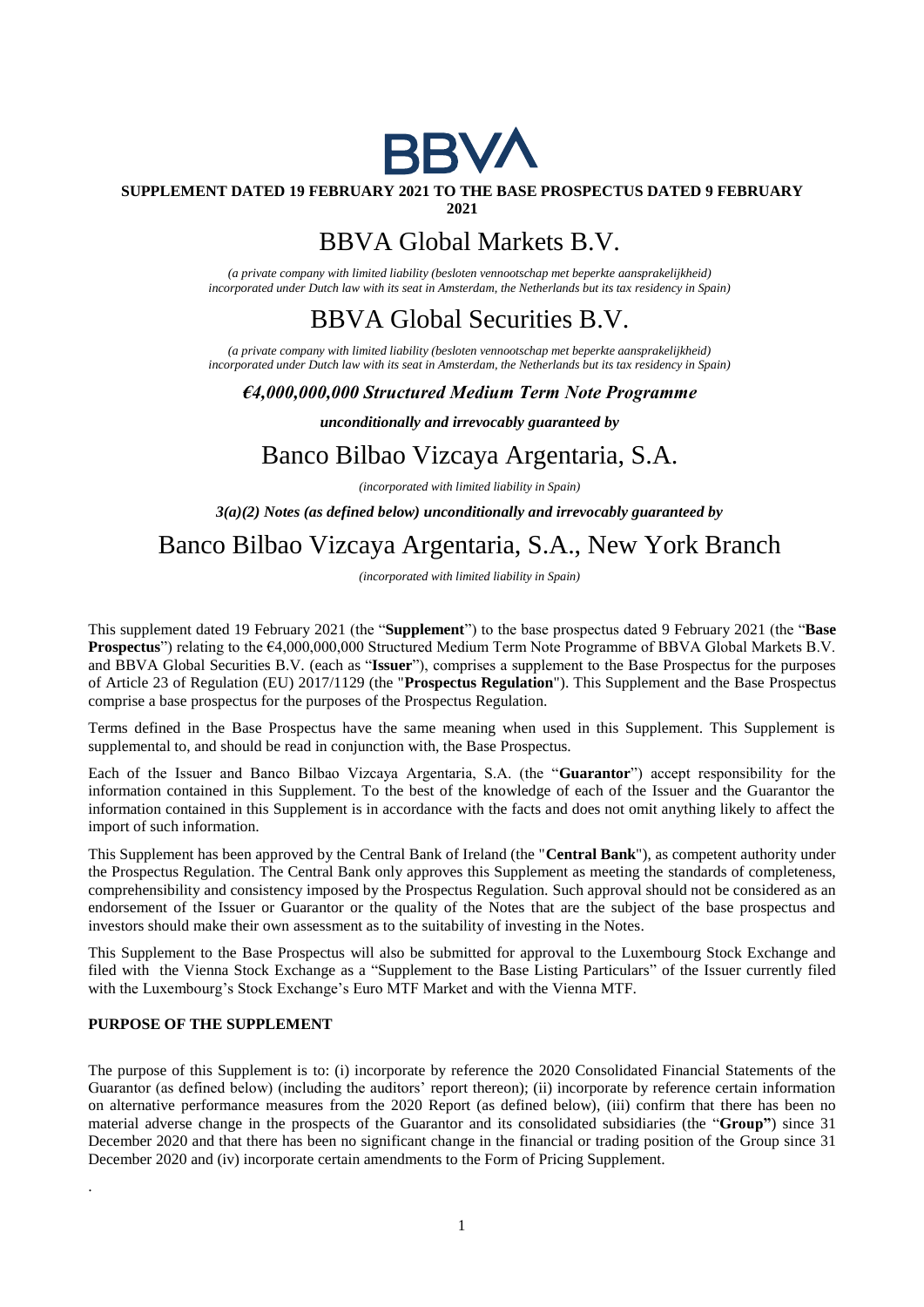### **INCORPORATION BY REFERENCE**

#### *Incorporation by reference of the 2020 Consolidated Financial Statements*

On 12 February 2021, the Group published its 2020 Consolidated Financial Statements, Consolidated Management Report and Auditor´s Report (the "**2020 Report**"), which includes (i) on pages 4 to 251 (inclusive) thereof, the Group´s audited consolidated financial statements as at and for the financial year ended 31 December 2020; (ii) on the page prior to the table of contents of the Consolidated Financial Statements, the auditor´s report (inclusive) thereon (the "**2020 Consolidated Financial Statements**"); and on pages 200 to 210 (inclusive) of the Consolidated Management Report 2020 included in the 2020 Report, certain information on alternative performance measures (the "Alternative Performance Measures").

A copy of the 2020 Report has been filed with the Central Bank of Ireland and is available at https://shareholdersandinvestors.bbva.com/wp-content/uploads/2021/02/03-BBVA-GROUP-Annual-Report-MR-Dec-2020.pdf

By virtue of this Supplement, (i) the Consolidated Interim Financial Statements and (ii) the Alternative Performance Measures are incorporated by reference in, and form part of, the Base Prospectus as of the date of this Supplement.

The parts of the 2020 Report that are not incorporated herein are either not relevant for an investor or are covered elsewhere in the Base Prospectus.

Copies of all documents incorporated by reference in the Base Prospectus can be obtained from the Guarantor as described herein.

If documents which are incorporated by reference or attached to this Supplement themselves incorporate any information or other documents therein, either expressly or implicitly, such information or other documents will not form part of this Supplement for the purposes of the Prospectus Regulation except where such information or other documents are specially incorporated by reference or attached to this Supplement.

### **SIGNIFICANT OR MATERIAL CHANGE STATEMENT**

Paragraph 7 of the General Information section on page 560 of the Base Prospectus shall be deemed to be deleted in its entirety and replaced by the following wording:

"Save as disclosed in this Base Prospectus, there has been no material adverse change in the prospects of the Group since 31 December 2020 and there has been no material adverse change in the prospects of the Issuer since 31 December 2019.

Save as disclosed in this Base Prospectus, there has been no significant change in the financial performance or the financial position of the Group since 31 December 2020 and there has been no significant change in the financial or trading position of the Issuer since 30 June 2020."

## **AMENDMENTS TO THE FORM OF PRICING SUPPLEMENT**

The first paragraph of Part A of the Form of Pricing Supplement for Exempt Notes on page 378 of the Base Prospectus shall be deleted in its entirety and replaced with the following:

[Terms used herein shall be deemed to be defined as such for the purposes of the General Conditions of the Notes (and, together with the applicable Annex(es), the "**Conditions**") set forth in the Base Listing Particulars dated 9 February 2021 [and the supplement[s] to it dated [*date*] and [*date*]] which [together] constitute a Base Listing Particulars (the "**Base Listing Particulars** ").][This document constitutes the Pricing Supplement for the Notes and must be read in conjunction with the Base Listing Particulars. Full information on the Issuer, the Guarantor and the offer of the Notes is only available on the basis of the combination of this Pricing Supplement and the Base Listing Particulars. Copies of the Base Listing Particulars [as so supplemented] have been published on the website of the Guarantor [\(www.bbva.com\)](http://www.bbva.com/) and the exchange where the Notes are admitted to listing and trading.]

[Terms used herein shall be deemed to be defined as such for the purposes of the General Conditions of the Notes (and, together with the applicable Annex(es), the "**Conditions**") set forth in the Base Listing Particulars dated [*original date*] [and the supplement<sup>[s]</sup> to it dated [*date*] and [*date*]] [which are incorporated by reference in the Base Listing Particulars.]]